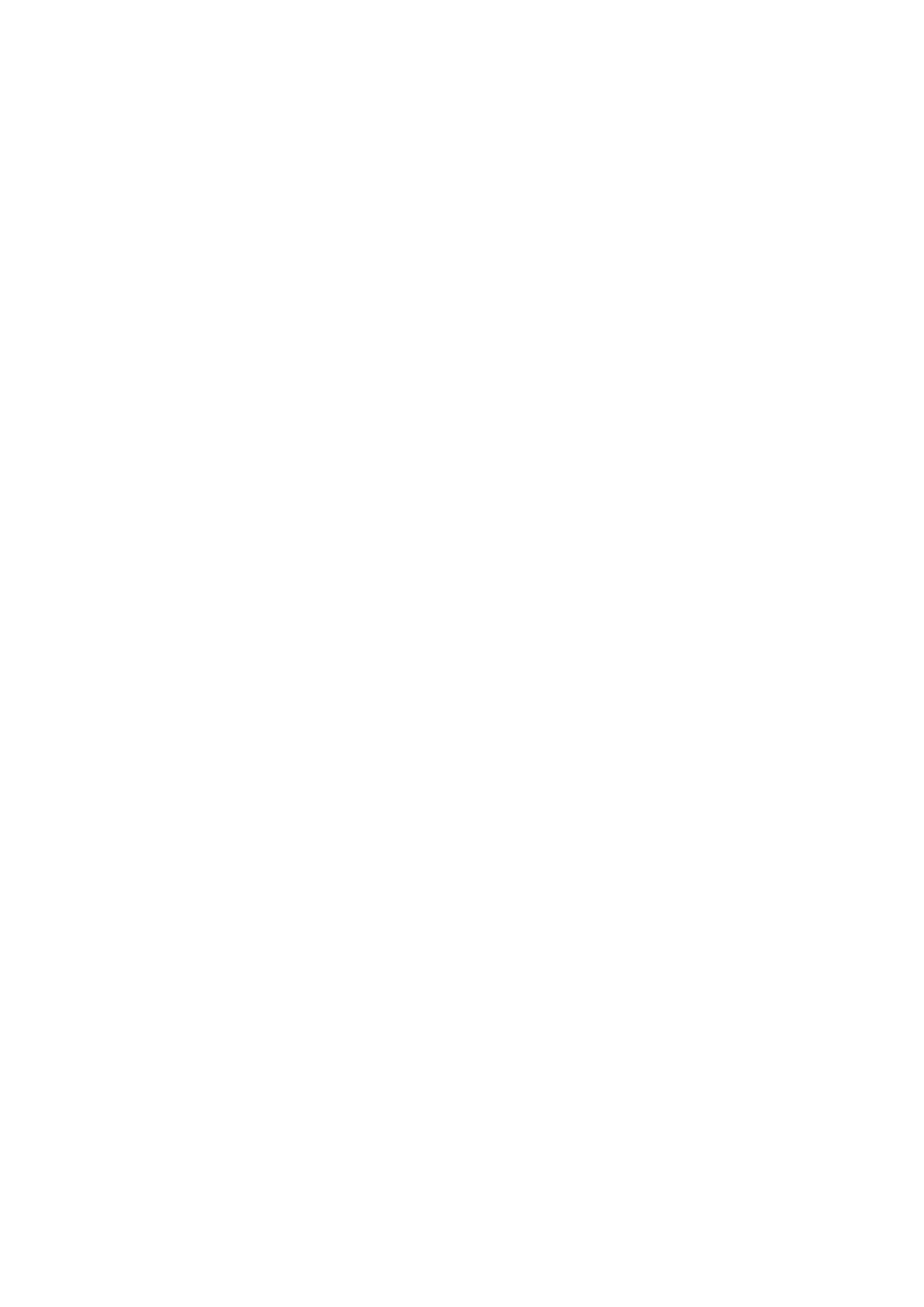### **Contents**

| 1.               |                                                                              |                     |
|------------------|------------------------------------------------------------------------------|---------------------|
| 2.               |                                                                              |                     |
| 3.               |                                                                              |                     |
|                  | 3.1. Methodology                                                             | 4                   |
|                  | 3.2. Observed scrappage rates                                                | 4                   |
|                  | 3.3. Estimation results                                                      | 6                   |
| 4.               |                                                                              |                     |
|                  | 4.1. The nested logit model for car sales                                    | 8                   |
|                  | 4.1.1 level 3<br>4.1.2. Level 2<br>4.1.3. Level 1<br>4.1.4. Scale parameters | 9<br>10<br>11<br>11 |
|                  | 4.2. The calibration of the nested logit model for car sales                 | 12                  |
|                  | 4.2.1.<br>Data<br>4.2.2. Methodology<br>4.2.3. Calibrated elasticities       | 12<br>13<br>14      |
| 5.               |                                                                              |                     |
| 6.               |                                                                              |                     |
| $\overline{7}$ . |                                                                              |                     |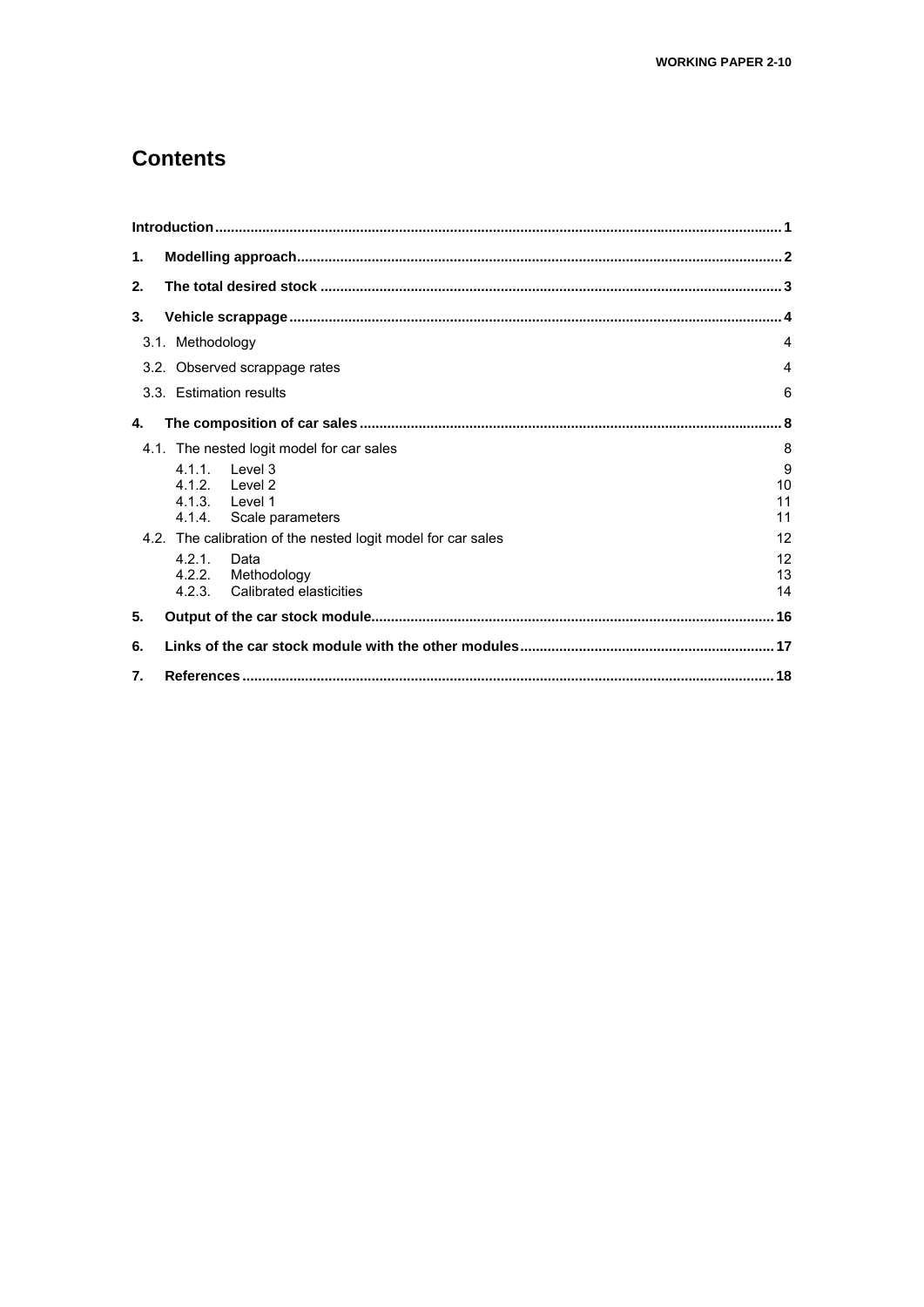# **List of tables**

|          | Table 1: Estimated parameters of the loglogistic hazard function (t-statistic between brackets)                       | 6               |
|----------|-----------------------------------------------------------------------------------------------------------------------|-----------------|
|          | Table 2: The reference equilibrium                                                                                    | 12 <sup>2</sup> |
|          | Table 3: Target elasticity values of conditional annual mileage with respect to monetary income<br>and variable costs | 13              |
|          | Table 4: Calibrated elasticity values for average annual mileage of newly purchased cars                              | 15              |
|          | Table 5: Calibrated elasticity values for car sale probabilities                                                      | 15              |
|          | Table 6: The impacts of doubling the fixed or variable costs of different car sizes                                   | 15              |
|          | Table 7: The impacts of doubling the fixed or variable costs of gasoline and diesel cars                              | 15              |
| Table 8: | Input in the car stock module of year t from the other PLANET modules                                                 | 17              |
| Table 9: | Output of the car stock module of year t to the other PLANET modules                                                  | 17              |

# **List of figures**

| Figure 1: Average scrappage rates at age 0 to 30 during the period 2000 to 2005 for diesel<br>and gasoline cars | 5 |
|-----------------------------------------------------------------------------------------------------------------|---|
| Figure 2: Observed and estimated scrappage rates for diesel cars between 0 and 20 years old                     | 6 |
| Figure 3: Observed and estimated scrappage rates for gasoline cars between 0 and 20 years old                   | 7 |
| Figure 4: Decision structure for car purchases                                                                  | 9 |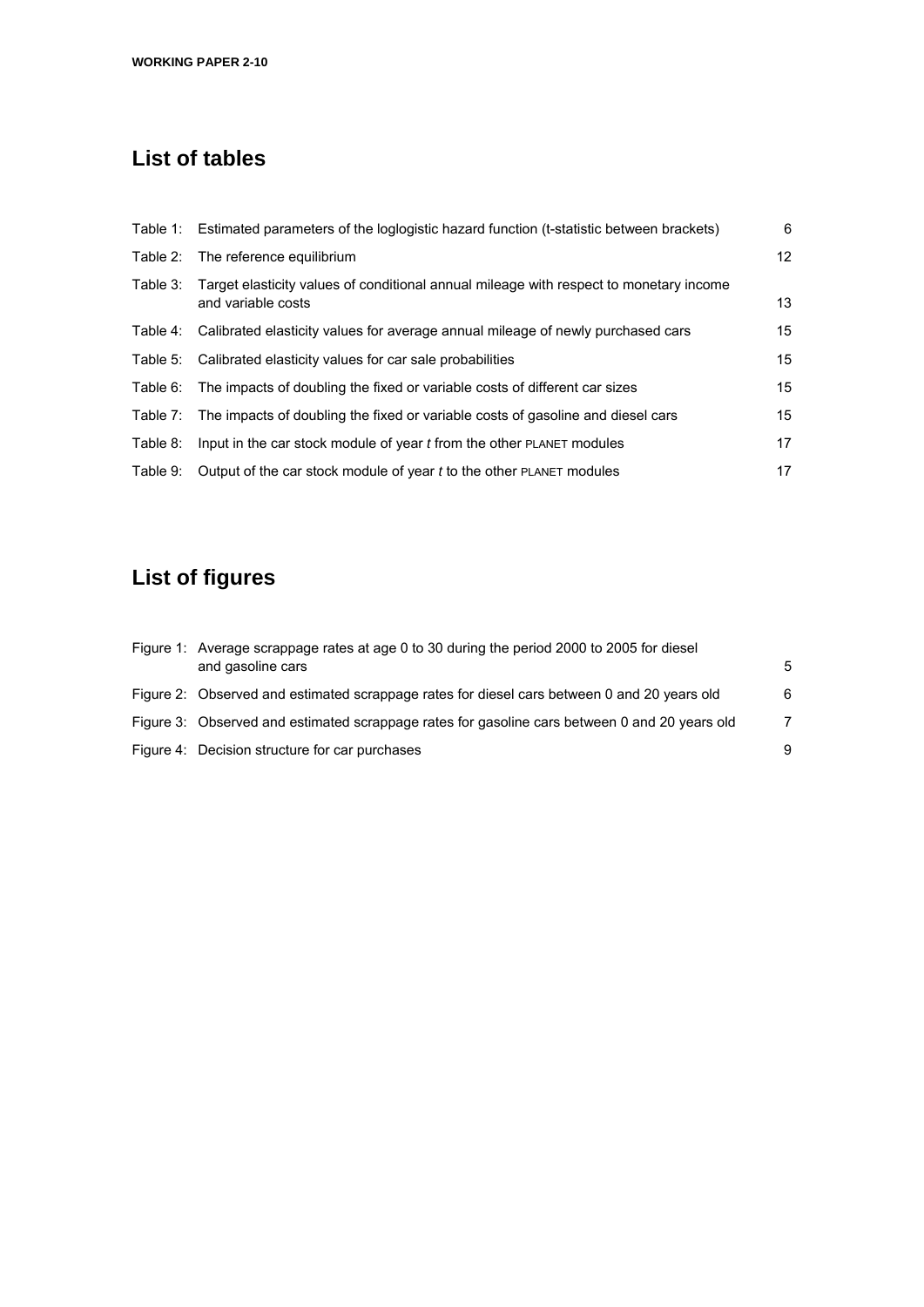### **Introduction**

The car stock module calculates the *size and composition of the car stock*. Its output is a full de‐ scription of the car stock in every year, by vehicle type (fuel), age and (emission) technology of the vehicle. The vehicle stock is represented in the detail needed to compute the transport emissions.

For buses, coaches, road freight vehicles, inland navigation and rail the car stock is not modelled in detail. In these cases the model uses information about the vkm and tkm rather than the vehicle stock to determine resource costs, environmental costs, etc.

The past version of the PLANET model used an exogenous evolution of the car stock taken from other research projects. From now on the vehicle stock module is integrated in the rest of the PLANET model.

The assumptions that are made are described in a detailed way in the report on the business-asusual scenario<sup>1</sup>. In this paper we describe the work that has been done to endogenise the evolution of the vehicle stock.

This document describes the first version of the car stock module. The methodology presented here might undergo some changes in the future2.

<u> Andrew Maria (1995)</u>

<sup>1</sup> Desmet, R., B. Hertveldt, I. Mayeres, P. Mistiaen and S. Sissoko (2008), The PLANET Model: Methodological Report, PLANET 1.0, Study financed by the framework convention "Activities to support the federal policy on mobility and transport, 2004-2007" between the FPS Mobility and Transport and the Federal Planning Bureau, Working Paper 10-08, Federal Planning Bureau, Brussels.

<sup>&</sup>lt;sup>2</sup> For example, in the actual version of the model, the definition of car size is linked to cylinder size. In the future, we will look at the possibility to define car size linked to power.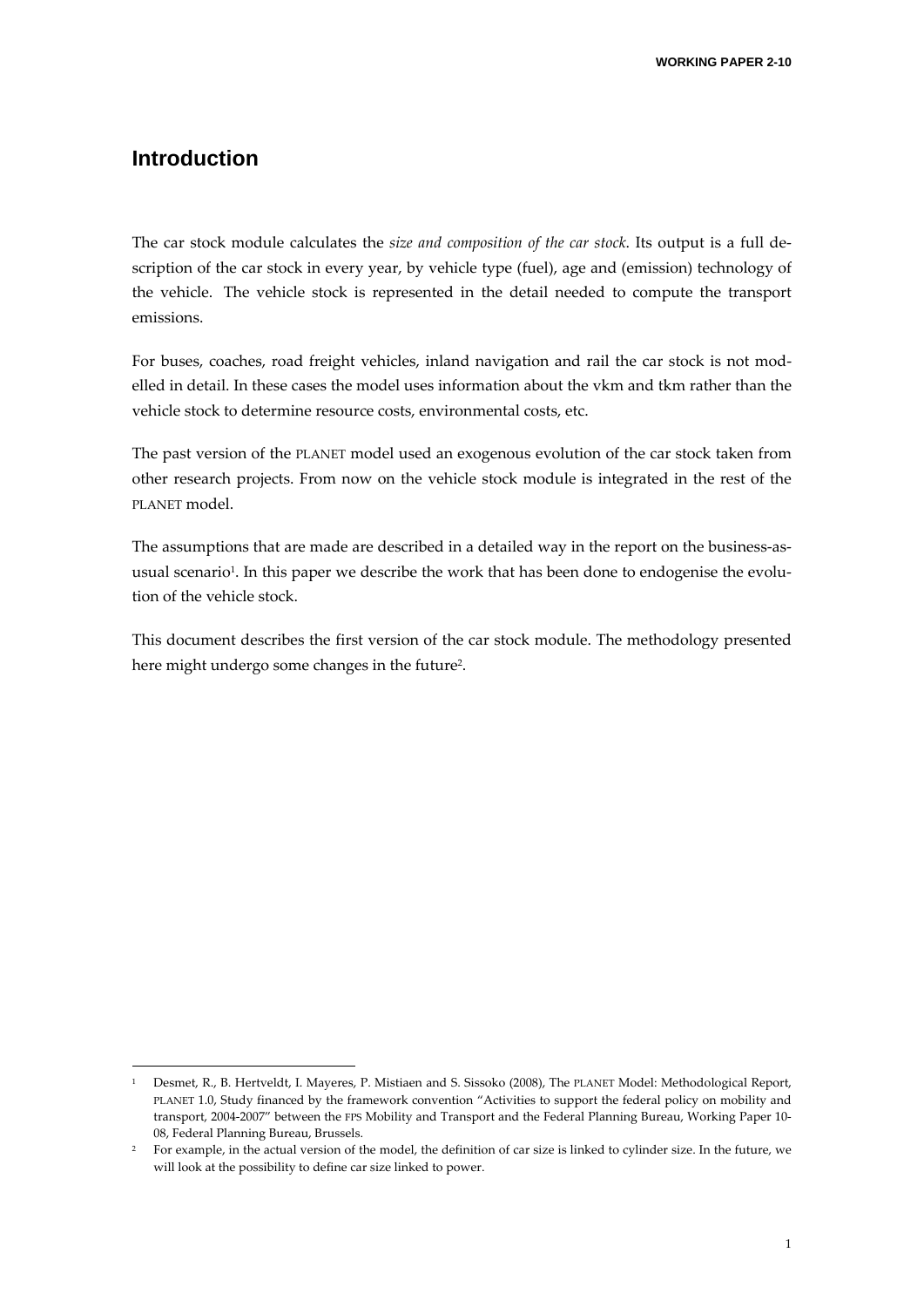### **1. Modelling approach**

Several approaches exist to model the magnitude and composition of the car stock. De Jong et al. (2002) give a review of the recent (since 1995) international literature on car ownership mod‐ elling. In PLANET we will use an aggregate approach. Other examples of this approach can be found in TREMOVE (De Ceuster et al., 2007) and ASTRA (Rothengatter et al., 2000).

We first describe the general principles, and then discuss the different steps in more detail. The general approach is similar as in ASTRA and TREMOVE. For each car type the vehicle stock is de‐ scribed by vintage and vehicle type. If *Stocki*(*t*,*T*) represents the vehicle stock of type *i* (diesel and gasoline car) in year *t* and of age *T*, the two basic equations are:

 $Stock<sub>i</sub>(t,0) = Sales<sub>i</sub>(t)$  $Stock_i(t, T) = Stock_i(t-1, T-1) - Scrap_i(t, T)$  for  $T > 0$ 

*Salesi(t)* stands for the sales of new cars of type *i* in year *t* and *Scrapi(t,T)* is the scrappage of vehicles of type *i* and age *T* in year *t*.

In each year *t* the stock of vehicles surviving from year *t*‐1 is compared with the desired stock of vehicles needed by the transport users. If the desired stock is larger than the surviving stock, new vehicles are bought. This approach requires the determination in each year of the total de‐ sired vehicle stock (Section 2), the number of vehicles of each type that is scrapped (Section 3) and the composition of the vehicle sales (Section 4).

The model includes vehicles from age 0 until the age they are scrapped or leave the country. Any changes in ownership in between are not modelled. No separate categories are considered for new and second hand vehicles.

In a first stage no distinction is made between cars owned by private business, government and utilities on the one hand and personal cars on the other hand. This distinction could be useful because the policy instruments can be different in both cases and because changes in the composition of the fleet stock eventually filter down to the personal car stock. Including a separate category of fleet cars would require modelling the transition of these cars to the personal car stock. Account should also be taken of exports and imports. The National Energy Modelling System (NEMS) of the US Department of Energy (US DoE, 2001) is an example of a model that incorporates the distinction between fleet and personal cars.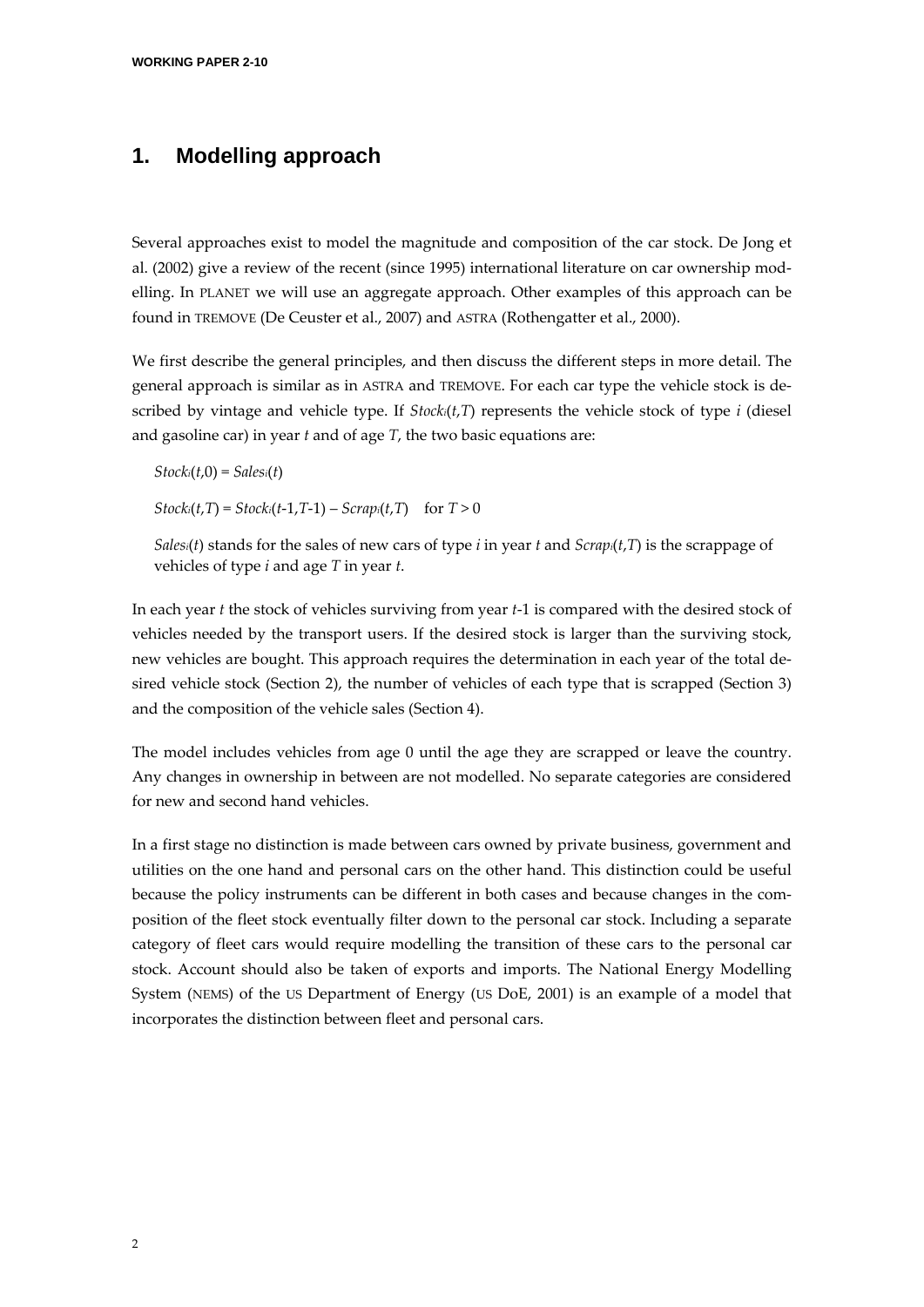### **2. The total desired stock**

In order to derive the total desired stock we can consider the following two approaches:

- to derive the desired stock from the vkm, as calculated in the MODAL and TIME CHOICE mod‐ ule, and the evolution of the annual mileage per vehicle. This is the approach that is taken in the TREMOVE model.
- to relate the desired car stock to economic development, transport costs and population. The function relating the desired stock to its explanatory variables may either be calibrated (cf. the ASTRA model; Rothengatter et al., 2000) or estimated (cf. for example, Medlock and Soligo, 2002). For the other vehicles the same approach as in TREMOVE continues to be used.

The first approach has the drawback that assumptions need to be made about the average an‐ nual vehicle mileage. The second approach allows to derive for cars an average annual mileage by confronting the car stock with the car transport demand that is derived in the MODAL and TIME CHOICE module.

In the first version of PLANET the first approach was used. In the new version of PLANET, the second approach is used. With the first approach we start from the total vkm per car that is derived in the MODAL and TIME CHOICE module. The number of vkm is then divided by the average annual mileage to get the desired number of cars for a given year. The determination of the average annual mileage for cars will be discussed in Section 5.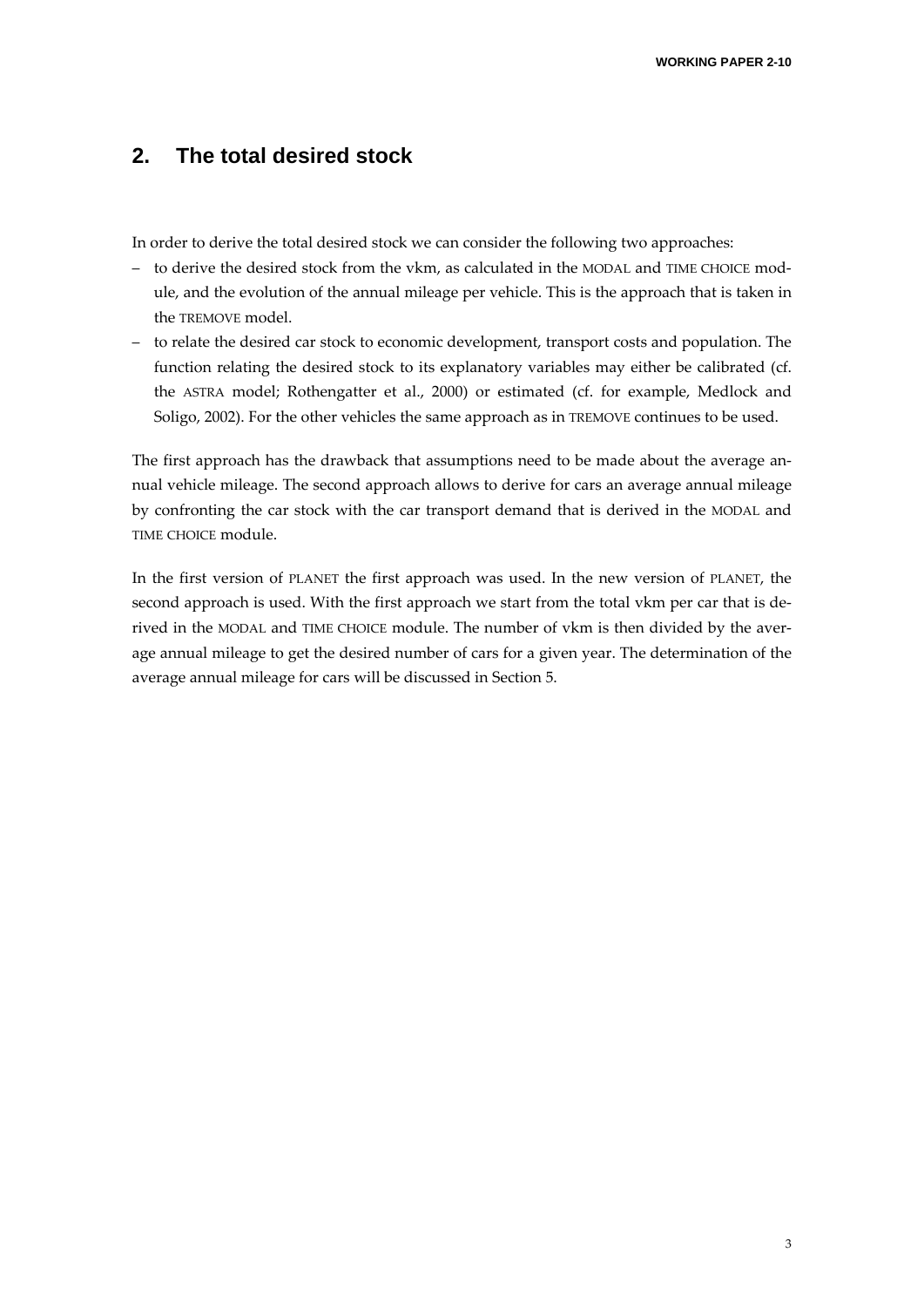### **3. Vehicle scrappage**

In order to know the surviving car stock in year *t* a scrappage function needs to be determined. In this version of the model scrappage is assumed to be exogenous. In a later stage an endogenous scrappage function will be considered3.

#### **3.1. Methodology**

The scrappage function is estimated for the following car types: diesel cars and gasoline cars. The scrappage rate of these vehicles is estimated according to the age of the vehicle (*T*), with a scrappage function determined by a loglogistic distribution. The following equation gives the hazard function of the loglogistic distribution which describes the rate at which cars are scrapped at age *T* given that they stay in the vehicle stock until this age.

$$
h(T) = const + \frac{\lambda \rho (\lambda T)^{\rho - 1}}{1 + (\lambda T)^{\rho}}
$$

where  $\lambda$  and  $\rho$  are shape and scale parameters and *cons* is a constant term. If the value of the shape parameters  $(\lambda)$  lies between 0 and 1, the shape of the hazard function first increases and then decreases with age. The loglogistic hazard function is also concave at first, and then be‐ comes convex. The shape of this hazard function is close to the shape of the scrappage rates for all vehicle types observed during the years 2000 to 2005<sup>4</sup>. The parameters  $\lambda$  and  $\rho$  and the constant term are estimated on the basis of data obtained from the DIV. These are described in the following paragraph.

#### **3.2. Observed scrappage rates**

<u> Andrew Maria (1995)</u>

The DIV has provided us with time series of the age distribution of the car fleet according to fuel. The time series refer to the years 1997 to 2005 (except 1999). These data are used to calculate scrappage rates according to fuel and age for all reported years. The observed number of scrapped vehicles of age *T* is defined as the difference between the number of vehicles of age *T* in year *t* and the number of vehicles of age *T*+1 in year *t*+1. The scrappage rate is then obtained by dividing the number of scrapped vehicles per age in year *t* by the total number of vehicle of this age in the fleet during the same year.

<sup>&</sup>lt;sup>3</sup> In general, scrapping depends on the technical lifetime of a vehicle, the probability of breakdown before the end of the planned technical life and policies that directly or indirectly affect vehicle costs such as purchase taxes and scrapping incentives. The following studies could prove to be useful for modelling endogenous scrappage rates: Hamilton and Macauley (1998), De Jong et al. (2001), Logghe et al. (2006).

<sup>4</sup> A Weibull distribution is often used to model duration data, but the shape of its hazard function -"s-shape"- does not correspond well to the shape of the observed scrappage rates.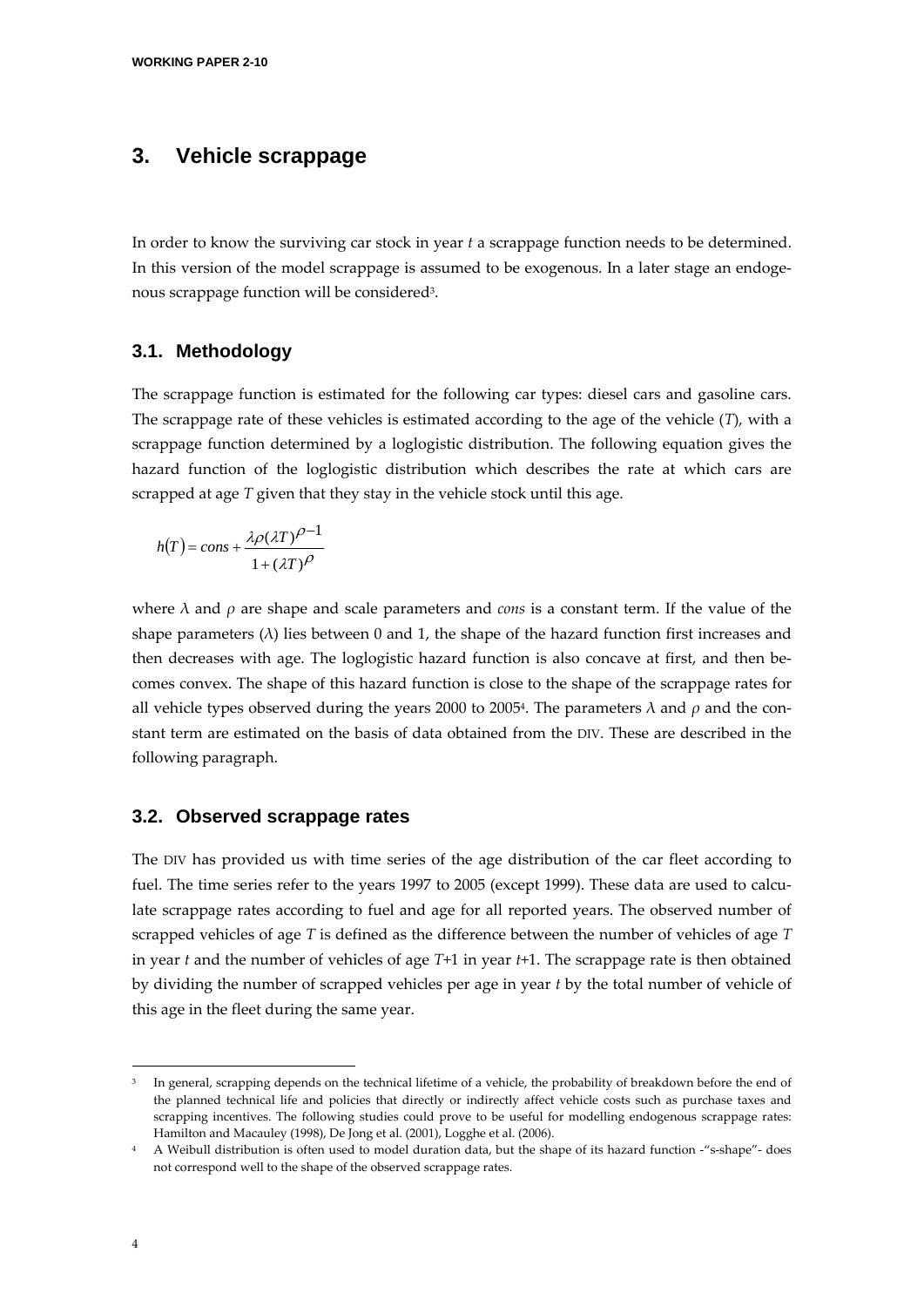The next figure presents the average scrappage rates derived from the data of the DIV for the different types of cars from 1 to 30 years old. The averages are calculated over the period 2000-2005.



#### **Figure 1: Average scrappage rates at age 0 to 30 during the period 2000 to 2005 for diesel and gasoline cars**

The data for gasoline and diesel cars refer to "ordinary passenger cars" and "mixed cars". Based on the data of the DIV, we note some findings:

- The car data present some irregularities during the first year of registration<sup>5</sup>.
- The data show that the scrappage rates are relatively high during the 4 first years of registration, in particular for diesel cars. This can be explained by leased and company cars leaving the stock before being 4 years old.
- We observe that the scrappage rates are higher for diesel than for gasoline cars as, at a given age, the mileage of diesel cars is higher.
- Cars of 25 years and older have negative scrappage rates because "old‐timers" are reentering the stock (as taxes and insurance costs become cheaper). Many of those are gasoline cars.
- During the period 1997‐2005, the market share of gasoline cars has fallen from 60% to 50%. Furthermore, the diesel stock is younger than the gasoline stock. So, there is a phenomenon of "dieselisation" of the car stock.
- For the period 1997‐2005, 97% of the car stock was between 0 and 30 years old, 96% was younger than 20 years.

Source: FPB based on DIV.

<sup>5</sup> Some car dealers realize "fictive registrations" in order to increase their sales figures. Vehicles are registered and retired of the stock after less than a month. So, registrations for new cars are overestimated.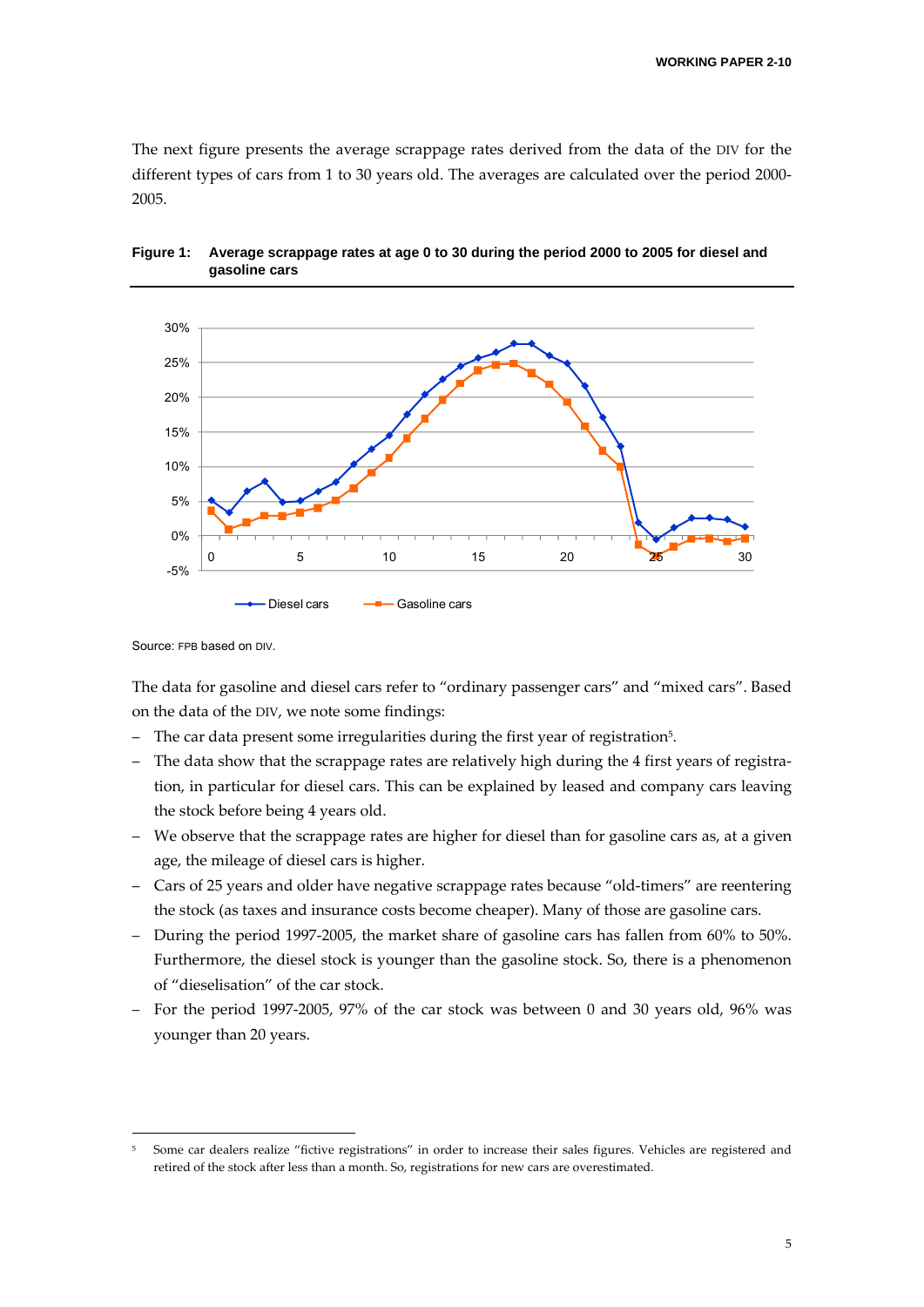### **3.3. Estimation results**

Based on the observed scrappage rates presented above, the constant and the parameters  $\lambda$  and  $\rho$  of the loglogistic hazard function were estimated by means of a nonlinear least squares estimator in TSP. The estimation only takes into account vehicles of 20 years and younger. This is done because the stock after this age becomes less representative as the number of old vehicles becomes smaller and smaller<sup>6</sup>. Table 1 presents the estimated values of the parameters  $\lambda$ ,  $\rho$  and cons and the corresponding t-statistic. It also gives the R-squared of the estimated models.

|        | Diesel cars | Gasoline cars |
|--------|-------------|---------------|
| λ      | 0,075       | 0,076         |
|        | (68, 28)    | (53, 58)      |
| $\rho$ | 4,816       | 4,734         |
|        | (56, 23)    | (44, 97)      |
| Cons   | 0,051       | 0,020         |
|        | (14, 48)    | (4, 63)       |
| $R^2$  | 0,990       | 0,983         |

|  |  |  |  |  | Table 1: Estimated parameters of the loglogistic hazard function (t-statistic between brackets) |  |
|--|--|--|--|--|-------------------------------------------------------------------------------------------------|--|
|--|--|--|--|--|-------------------------------------------------------------------------------------------------|--|

Figure 2 and 3 present the observed and estimated scrappage rates for the 2 vehicle types.



**Figure 2: Observed and estimated scrappage rates for diesel cars between 0 and 20 years old** 

<u> Andrew Maria (1995)</u>

In the period 2000 to 2005, 96% of the car stock was between 0 to 20 years old.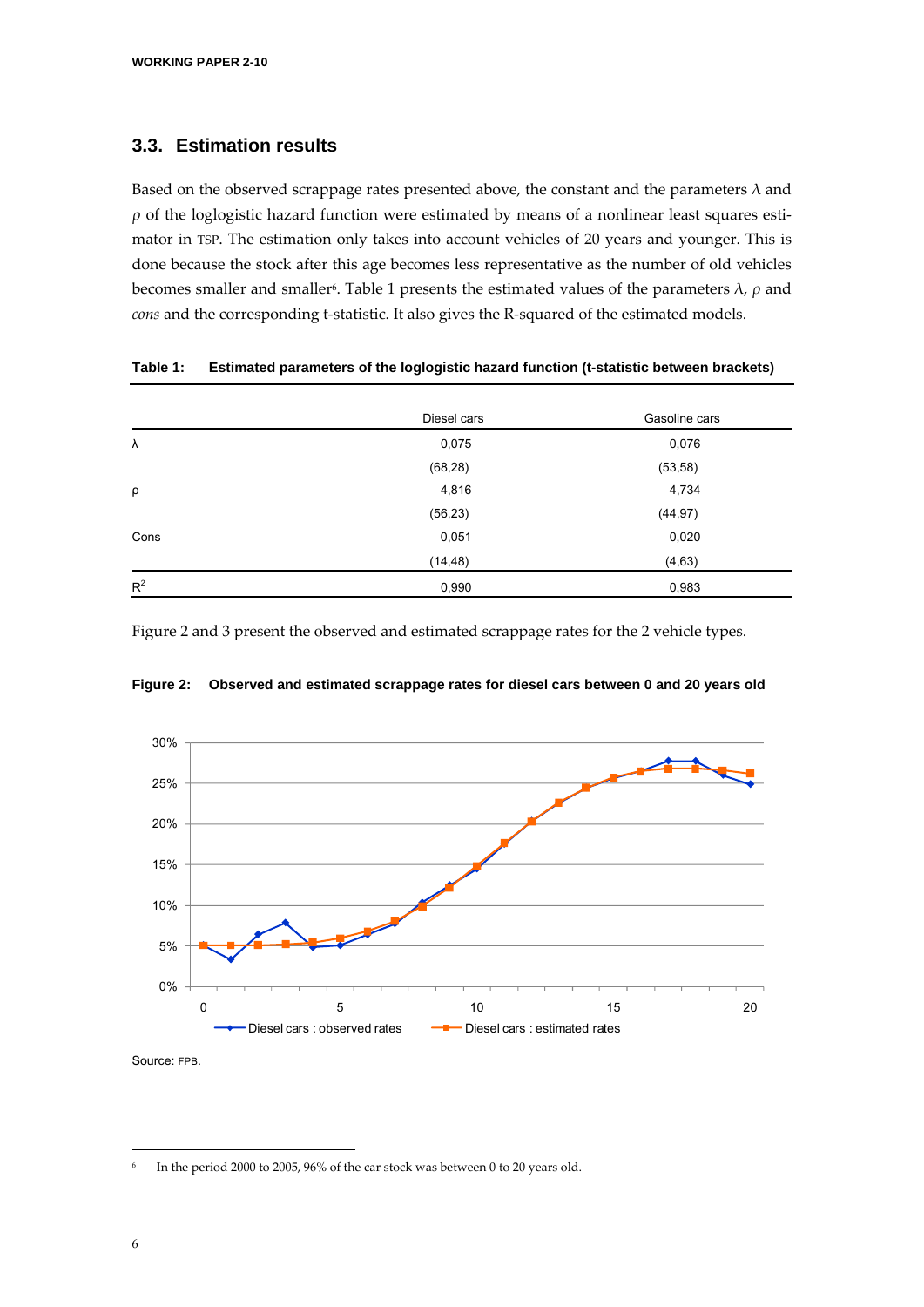

**Figure 3: Observed and estimated scrappage rates for gasoline cars between 0 and 20 years old** 

Source: FPB.

The comparison of the observed and estimated scrappage rates shows that the estimated scrappage rates are able to reflect rather well the specificities of the car fleet evolution. Nevertheless, for the 4 first years of registration, the estimated scrappage rate cannot reproduce the fluctuations of the observed scrappage rate.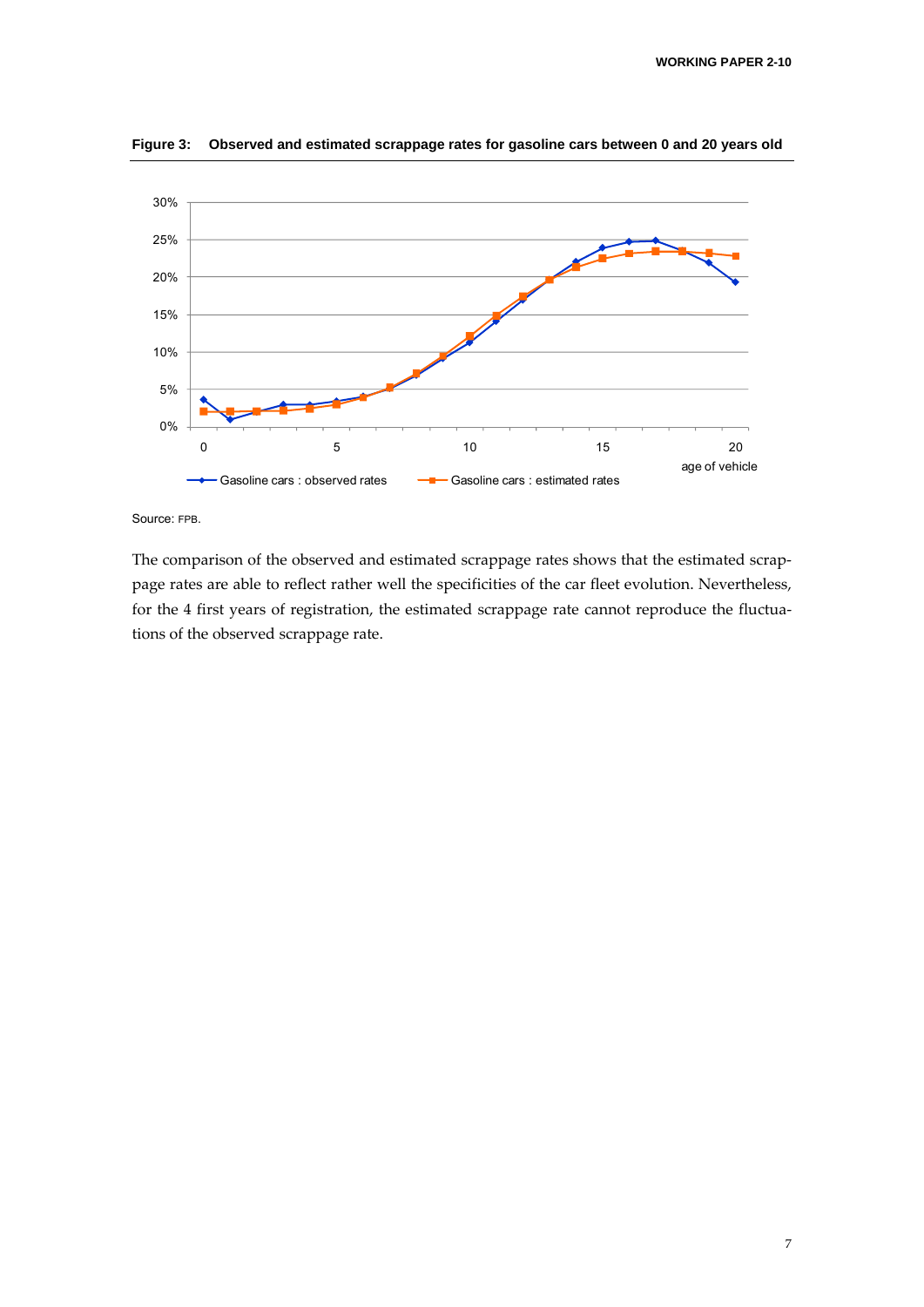### **4. The composition of car sales**

In this section we describe the way in which the technology choice for new vehicles is modelled. We model the choice between three car sizes (small, medium and big)<sup>7</sup> and between different technologies (diesel, gasoline, hybrid diesel, hybrid gasoline, LPG and CNG). The EURO type of the cars is assumed to be determined by the year in which it is bought. The car choice is mod‐ elled by means of a nested logit model<sup>8</sup>.

#### **4.1. The nested logit model for car sales**

The decision structure for determining the share of the different car types in car sales is presented in Figure 4. Simultaneously with the choice of the car type, the model also determines the annual mileage of the new cars. In Figure 4 Level 1 describes the choice between small and medium cars on the one hand and big cars on the other hand. Conditional on this choice, the category of small and medium cars is split into small cars and medium cars (Level 2). Finally, given the decision on the car size, the choice between diesel and gasoline cars is determined at Level 3. Finally, the number of hybrid and conventional diesel cars is determined by applying exogenous shares of these two subtypes in total diesel car sales. Similarly, total gasoline car sales are split into conventional and hybrid gasoline cars, CNG cars and LPG cars by applying exogenous shares for these four subtypes.

In more formal terms we are dealing with a multidimensional choice set:

- *C*<sup>1</sup> size (small, medium, big) indexed by *s*
- *C*<sup>2</sup> fuel type (gasoline, diesel) indexed by *f*

and we take into account that elements of the choice set  $C_1$  share unobserved attributes. Therefore, we model an additional level, where the choice is made among different composite sizes (small+medium, big), indexed by *cs*.

The car sizes are defined as follows:  $0-1400$  cc = small,  $1401-2000$ cc = medium,  $>2000$ cc big.

<sup>8</sup> For more information about nested logit models see e.g., Koppelman and Wen (1998), Heiss (2002) and Hensher and Greene (2002).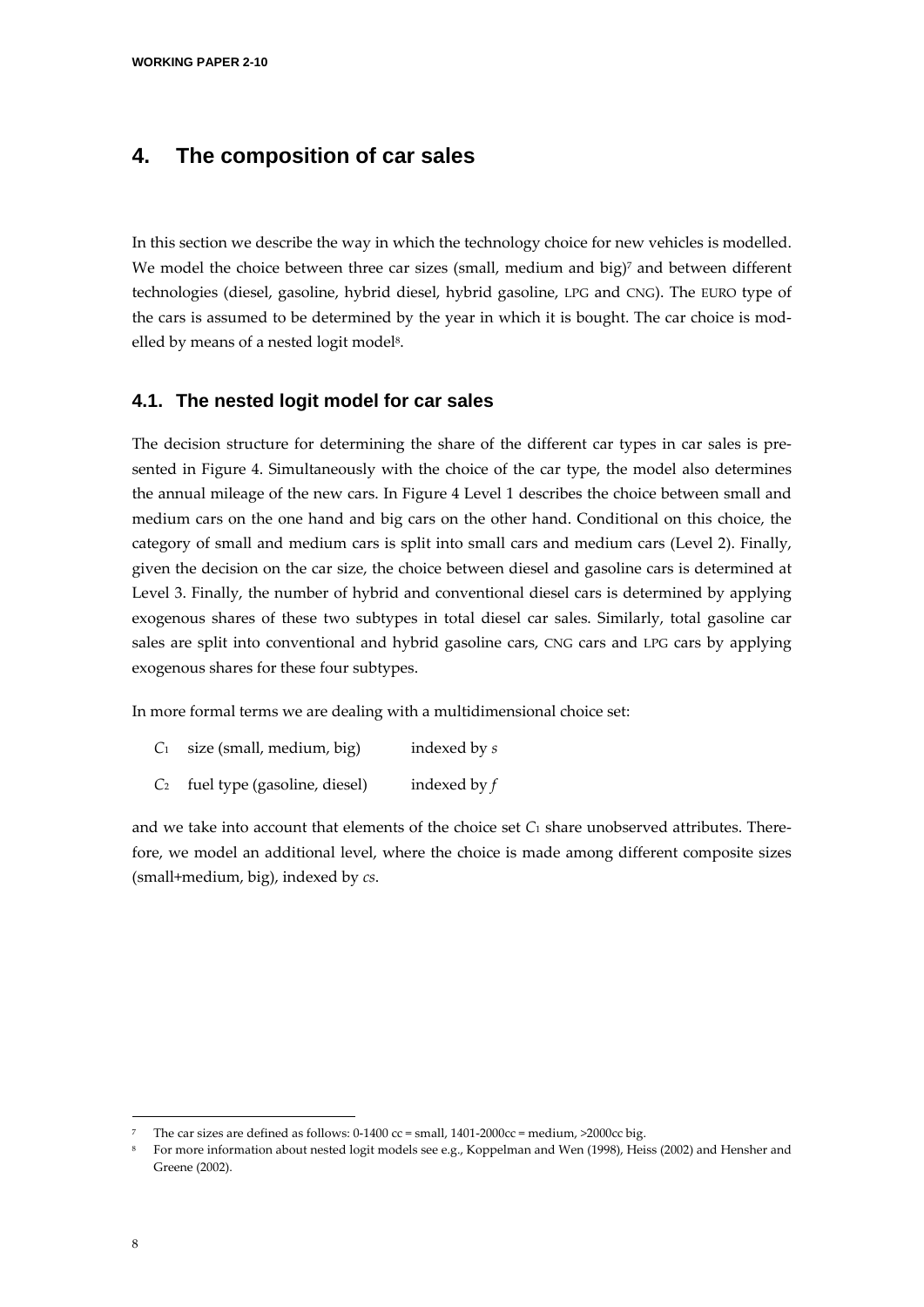

**Figure 4: Decision structure for car purchases** 

#### **4.1.1. Level 3**

Level 3 describes, conditional on the purchase of a car of a given size *s* and composite size *cs*, the choice of the fuel type. Consistent with the discrete choice literature, indirect utility *v*(*f*|*cs,s*) of selecting alternative *f* given size *s* and composite size *cs* is written as

$$
v(f|_{CS,S}) = V(f|_{CS,S}) + \eta(f|_{CS,S})
$$

where *V*(*f*|*cs,s*) is the deterministic 'universal' indirect utility function, assumed to be the same for everyone, and *η*(*f*|*cs,s*) is an individual‐specific component that reflects idiosyncratic taste differences. Based on de Jong (1990), the following functional form is used for the deterministic component of indirect utility, conditional on the purchase of a car of type *f* (given *s* and *cs*):

$$
V(f|_{CS,S}) = \left[\frac{\frac{1}{\beta(f|_{CS,S})} \exp(\delta(f|_{CS,S}) - \beta(f|_{CS,S})MVC(f|_{CS,S}))}{\frac{1}{1-\alpha(f|_{CS,S})} (Y - K(f|_{CS,S}) - F(f|_{CS,S}))^{1-\alpha(f|_{CS,S})}}\right] / \xi_{ref}(f|_{CS,S})
$$

where *MVC*(*f*|*cs,s*) is the monetary variable cost of travel for households buying a car of fuel type *f* (given *s* and *cs*) and *Y* represents monetary income. *K*(*f*|*cs,s*) and *F*(*f*|*cs,s*) are the annual fixed resource cost and the annual fixed tax for a car of type *f* (given *s* and *cs*). Finally, <sup>α</sup>(*f*|*cs,s*),  $\beta$ (*f*|*cs*,*s*) and  $\delta$ (*f*|*cs*,*s*) are parameters. Note that we express indirect utility in monetary terms by dividing by *ξref*(*f*|*cs,s*), the marginal utility of income in the reference equilibrium.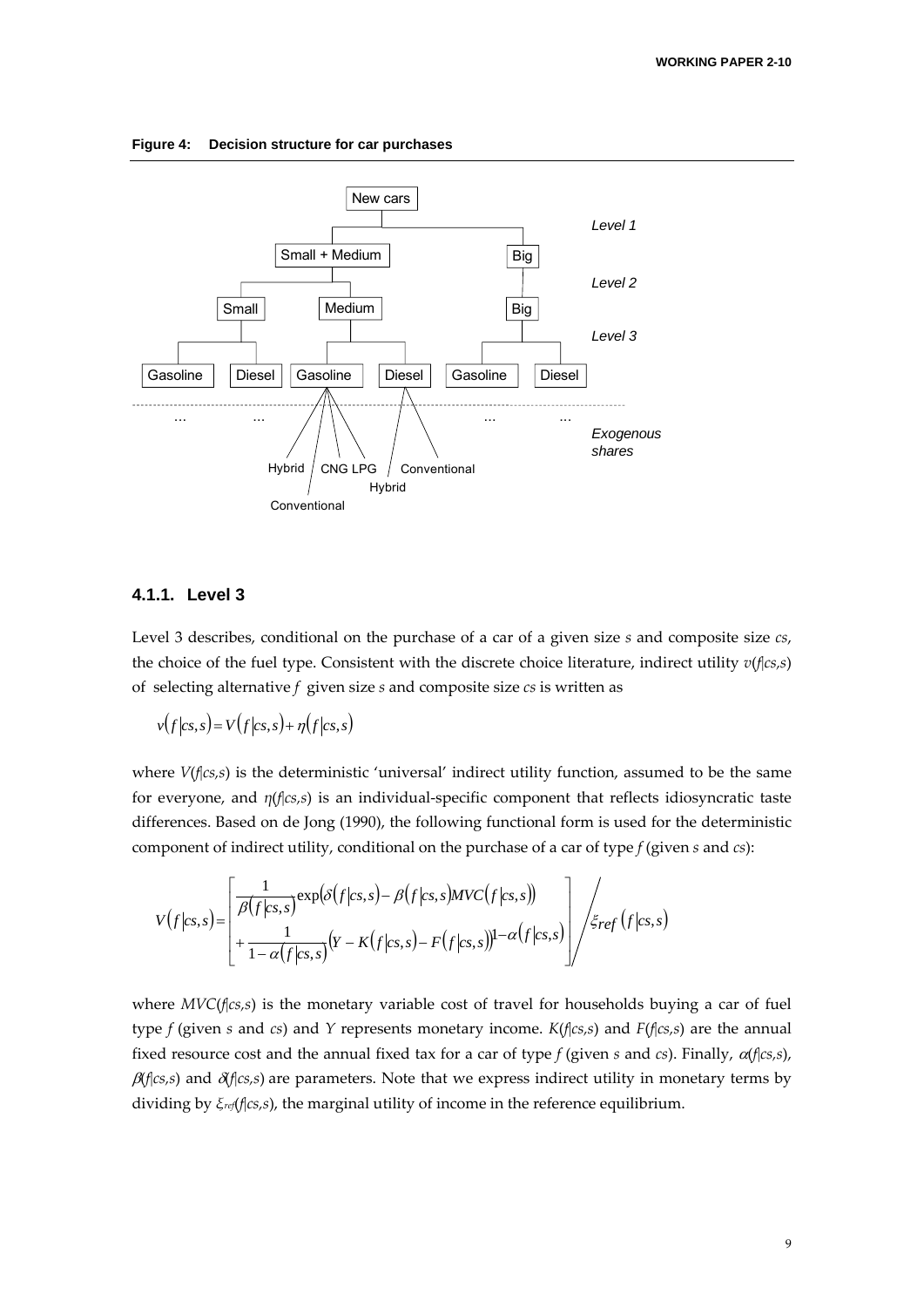The conditional annual mileage travelled by a newly bought car can be obtained by applying Roy's identity to the conditional indirect utilities:

$$
X(f|cs,s) = \exp[\delta(f|cs,s) - \beta(f|cs,s)MVC(f|cs,s)](Y - K(f|cs,s) - F(f|cs,s))\alpha(f|cs,s)
$$

The model therefore allows not only to determine the type of vehicle that is bought, but also the annual mileage driven by newly purchased vehicles. From the previous equation it can easily be derived that the elasticity of the conditional annual mileage w.r.t. the monetary variable cost equals ‐*β*(*f*|*cs,s*)*GVC*(*f*|*cs,s*). In addition, *α*(*f*|*cs,s*) equals the elasticity of conditional annual mile‐ age w.r.t. monetary disposable income.

Assuming that people select the fuel type that yields highest utility, and that the individual‐ specific components *η*(*f*|*cs,s*) are distributed Gumbel i.i.d., the probability of choosing a car of type *f* (conditional on size *s* and composite size *cs*) is then given by the logit expression:

$$
P(f|cs,s) = \frac{\exp[\mu(s|cs)V(f|cs,s)]}{\sum_{f'|s,cs} \exp[\mu(s|cs)V(f|cs,s)]} = \frac{\exp[\mu(s|cs)V(f|cs,s)]}{\exp[N(s|cs)]}
$$

 $μ(s|c<sub>S</sub>)$  is a scale parameter and is inversely related to the standard deviation. A higher *μ* indicates less independence among the unobserved portions of utility for alternatives in the subnest  $(s|cs)$ . *IV* $(s|cs)$  is the inclusive value:

$$
IV(s|cs) = \ln\left(\sum_{f} \exp[\mu(s|cs)V(f|cs,s)]\right)
$$

It links the lower and middle level of the model by bringing information from the lower model to the middle model. It is more or less the expected extra utility from *s* by being able to choose the best alternative in *s*|*cs*.

#### **4.1.2. Level 2**

Level 2 describes the choice between small and medium cars, conditional upon the choice of a car belonging to the composite size "small+ medium". The conditional probability of choosing *s*, given *cs*, is given by:

$$
P(s|cs) = \frac{\exp\left[\frac{\lambda(cs)}{\mu(s|cs)}IV(s|cs)\right]}{\sum_{S'|cs} \exp\left[\frac{\lambda(cs)}{\mu(s|cs)}IV(s|cs)\right]} = \frac{\exp\left[\frac{\lambda(cs)}{\mu(s|cs)}IV(s|cs)\right]}{\exp[IV(cs)]}
$$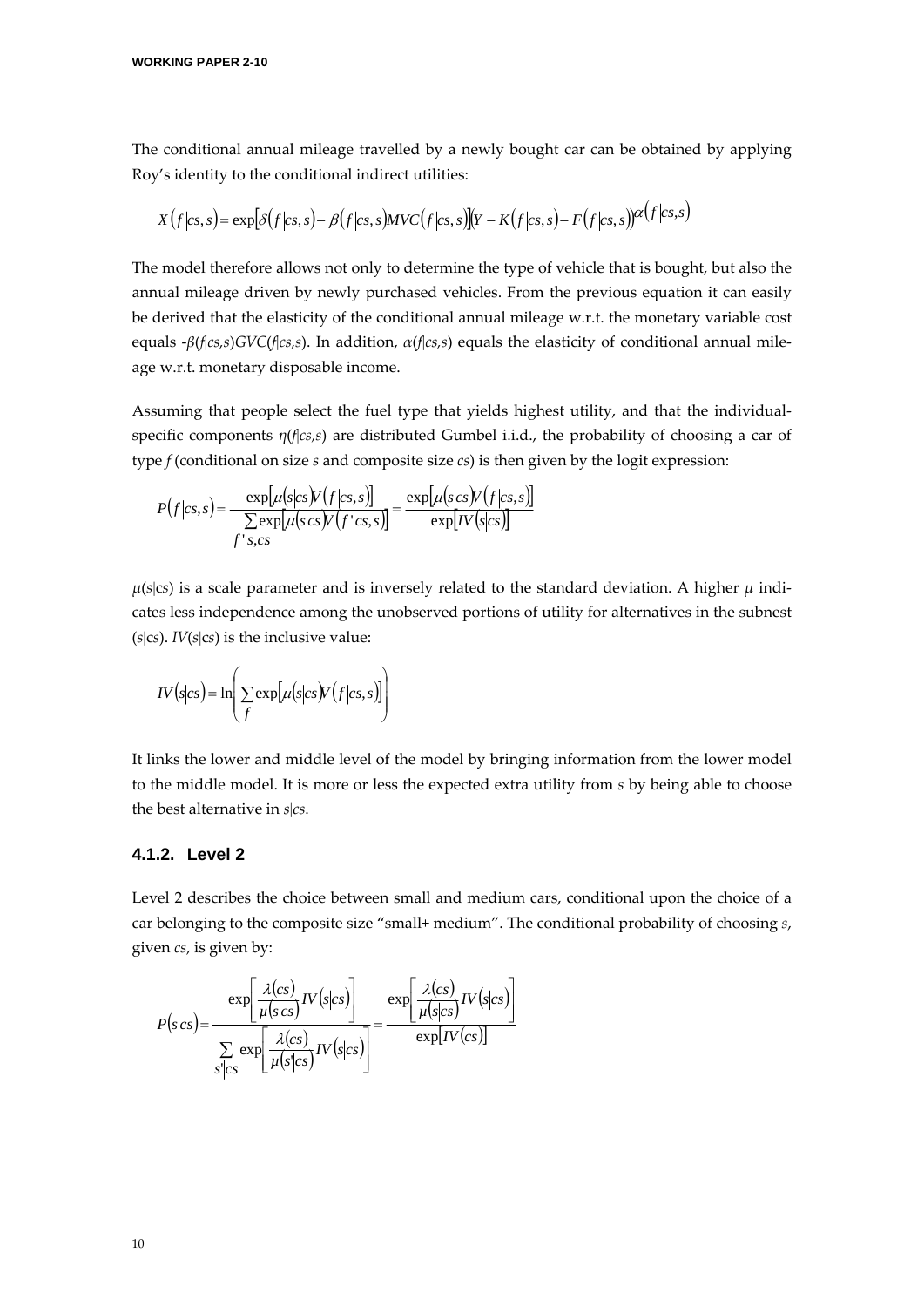$\lambda$ (*cs*) is a scale parameter. *IV*(*cs*) is the inclusive value of the subset of alternatives in *cs*:

$$
IV\left(cs\right) = \ln\left(\sum_{s\mid cs} \exp\left[\frac{\lambda (cs)}{\mu (s|cs)} IV(s|cs)\right]\right)
$$

For big cars, this decision level is irrelevant, since the composite size 'big' is associated with only one size (big). Therefore *P*(*s*=*big*|*cs*=*big*)=1.

#### **4.1.3. Level 1**

Finally, at level 1, the marginal probability of choosing composite size *cs* is given by:

$$
P(cs) = \frac{\exp\left[\frac{\rho}{\lambda(cs)}IV(cs)\right]}{\sum_{cs'}\exp\left[\frac{\rho}{\lambda(cs')}IV(cs')\right]} = \frac{\exp\left[\frac{\rho}{\lambda(cs)}IV(cs)\right]}{\exp(IV)}
$$

The overall inclusive value (*IV*) can be written as:

$$
IV = \ln\left(\sum_{CS} \exp\left[\frac{\rho}{\lambda(cs)}IV(cs)\right]\right)
$$

Very often  $\rho$  is normalised to equal unity.

The probability that one buys a car of composite size *cs*, size *s* and fuel type *f* is given by:

$$
P(c s, s, f) = P(f|c s, s) P(s|c s) P(c s)
$$

#### **4.1.4. Scale parameters**

For the model to be consistent with utility maximisation the following conditions must be satisfied for the scale parameters:

$$
\rho \le \lambda (cs) \le \mu (s|cs) \quad \text{and} \quad \rho, \lambda (cs), \mu (s|cs) > 0 \quad \forall cs, s|cs
$$

This means that the variance of the random utilities at the lowest level should not exceed the variance at the middle level, which should not exceed the variance at the top level. The conditions imply that:

$$
0 < \frac{\lambda(c s)}{\mu(s|c s)} \le 1 \quad \forall c s, s|c s \quad \text{and} \quad 0 < \frac{\rho}{\lambda(c s)} \le 1 \quad \forall c s
$$

With  $\rho = \lambda(cs) = \mu(s|cs)$  the nested logit model reduces to a joint logit model (MNL model for the joint choice of vehicle size and fuel type).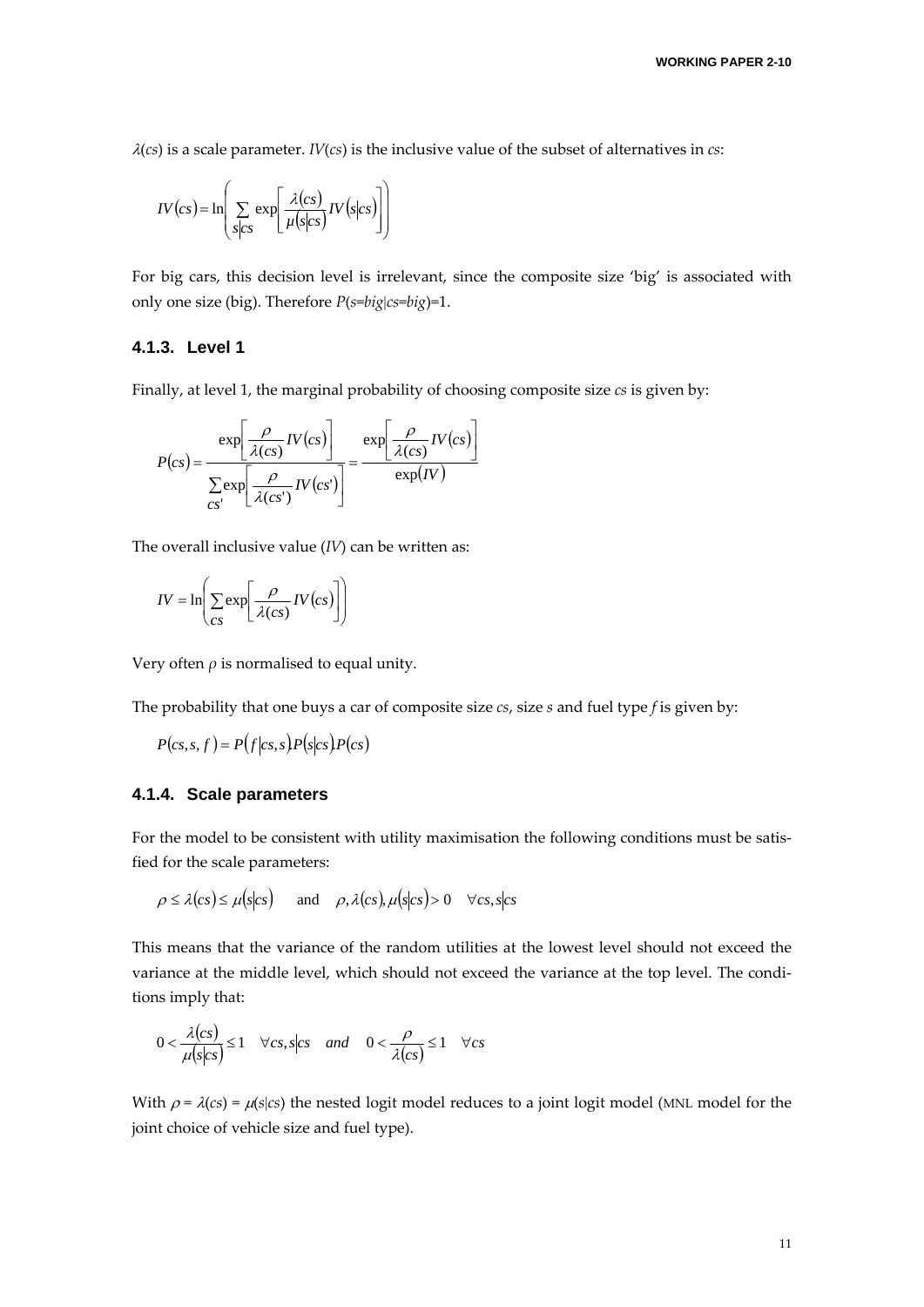### **4.2. The calibration of the nested logit model for car sales**

#### **4.2.1. Data**

In order to construct a reference equilibrium on which to calibrate the model, we collected data on car sales, annual mileage of new cars, variable and fixed costs and monetary income for the year 2005. Table 2 gives an overview of the different cost components, monetary income (GDP/capita), annual mileage and shares of the different vehicle types in total car sales.

|                                                   |          |        | Reference equilibrium |       |
|---------------------------------------------------|----------|--------|-----------------------|-------|
|                                                   |          | Small  | Medium                | Big   |
| Fixed taxes $(\epsilon$ /car/year) <sup>(1)</sup> | Gasoline | 448    | 645                   | 1364  |
|                                                   | Diesel   | 447    | 769                   | 1381  |
| Variable taxes $(\epsilon/100$ vkm $)^{(2)}$      | Gasoline | 6.5    | 8.4                   | 10.7  |
|                                                   | Diesel   | 3.4    | 4.0                   | 5.2   |
| Fixed monetary costs excl. taxes                  | Gasoline | 1163   | 1924                  | 4109  |
| $(€/car/year)^{(3)}$                              | Diesel   | 1323   | 1955                  | 3476  |
| Variable monetary costs excl. taxes               | Gasoline | 8.3    | 11.7                  | 17.7  |
| $(E/100$ vkm $)^{(4)}$                            | Diesel   | 6.9    | 7.4                   | 9.7   |
| GDP/capita (€/person/year)                        |          | 26085  | 26085                 | 26085 |
| Annual mileage (km/year)                          | Gasoline | 12393  | 13747                 | 17432 |
|                                                   | Diesel   | 14808  | 22731                 | 30588 |
| Sale probabilities <sup>(5)</sup>                 | Gasoline | 19.97% | 8.51%                 | 0.78% |
|                                                   | Diesel   | 27.33% | 39.85%                | 3.56% |

#### **Table 2: The reference equilibrium**

 $<sup>(1)</sup>$  Includes registration tax, traffic tax, radio tax and indirect taxation on purchase, insurance and control.</sup>

 $(2)$  Includes indirect taxation on maintenance and fuel (plus the fuel excise).

(3) Includes purchase, control and insurance costs net of taxes.

(4) Includes fuel and maintenance costs net of taxes.

 $<sup>(5)</sup>$  Observed shares of the different vehicle types in total car sales in base year.</sup>

Sources: BFP, CBFA, DIV, IEA, INS, FPS Economics, SPF Mobility and Transport, VITO.

The data for the reference equilibrium show monetary costs rising with size. The variable costs of diesel cars are lower than those of gasoline cars. The fixed costs of diesel cars are higher than for gasoline cars, except for the biggest cars. In the case of big cars this is because the average size of big gasoline cars is larger than that of big diesel cars. Monetary costs cannot fully explain the observed behaviour. As we will see, some characteristics or hidden taste differences cannot be accounted for by using cost data alone. A constant term is therefore introduced in the calibration to the equation for indirect utility (more detail in the next section).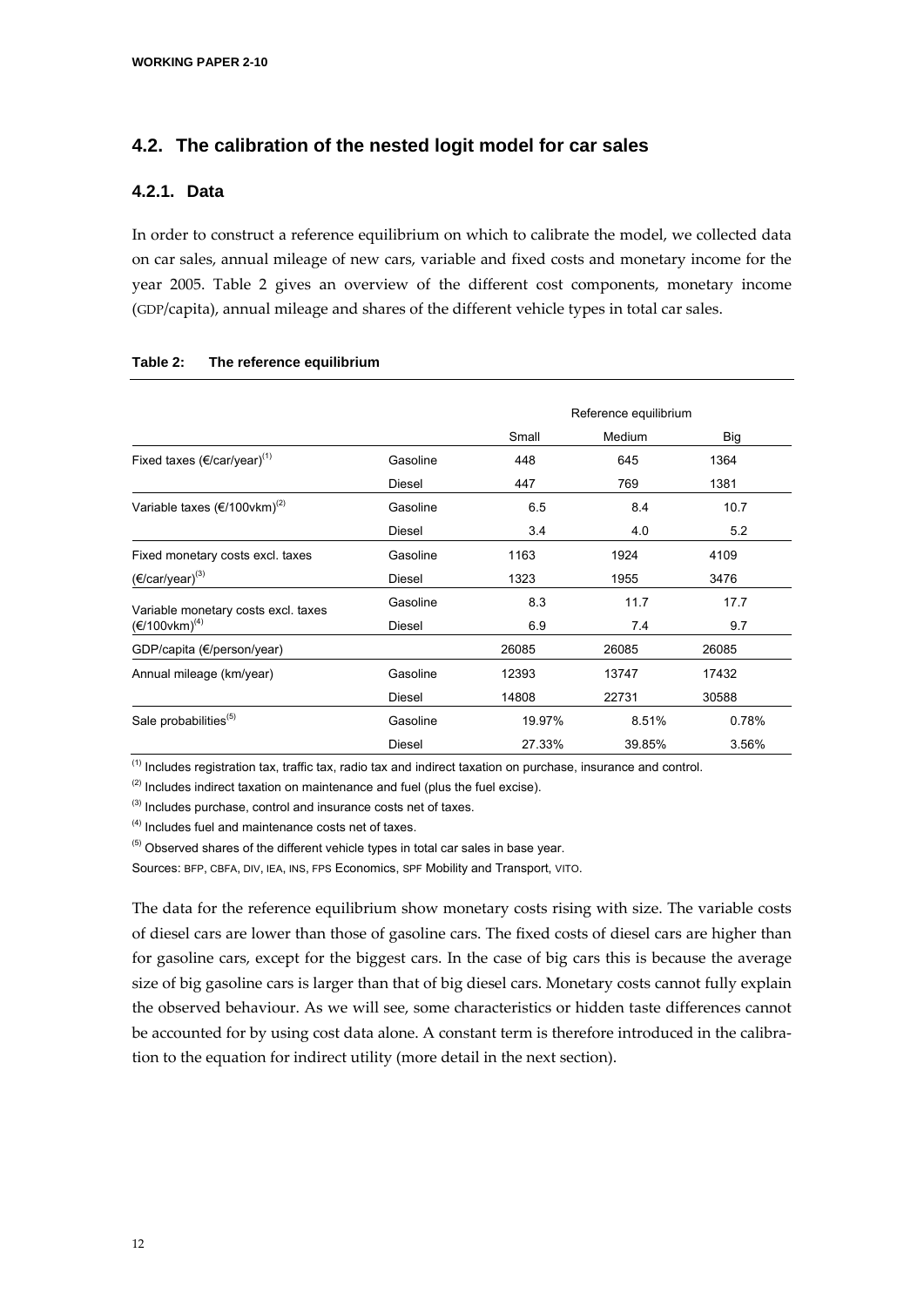#### **4.2.2. Methodology**

Calibration of the model requires further information on the value of the income elasticity and the elasticity w.r.t. variable costs of annual mileage. Our income and cost elasticities are based on De Jong (1990). The income and cost elasticities of De Jong (1990) are adjusted to account for differentiation by car size. This permits to obtain reasonable elasticities and greatly improves the results.

|                                           | Small car  | 0.22    |
|-------------------------------------------|------------|---------|
| Elasticity w.r.t. monetary income         | Medium car | 0.23    |
|                                           | Big car    | 0.39    |
|                                           | Small car  | $-0.14$ |
| Elasticity w.r.t. monetary variable costs | Medium car | $-0.22$ |
|                                           | Big car    | $-0.45$ |

**Table 3: Target elasticity values of conditional annual mileage with respect to monetary income and variable costs** 

Given these target elasticities and information for the base year, the parameters  $\alpha(f|cs,s)$ , *β*(*f*|*cs*,*s*) and *δ*(*f*|*cs*,*s*) can be easily obtained:

 $\alpha(f|c s,s)$  = Target monetary income elasticity of annual mileage

*β*(*f*|*cs*,*s*) = Target elasticity of annual mileage w.r.t. monetary cost / *MVCref*(*f*|*cs*,*s*)

$$
\delta(f \mid cs,s) = \ln \left[ \left( X_{ref}(f \mid cs,s) \right) + \beta(f \mid cs,s) * MVC_{ref}(f \mid cs,s) - \alpha(f \mid cs,s) * \ln \left[ Y_{ref} - K_{ref}(f \mid cs,s) - F_{ref}(f \mid cs,s) \right] \right]
$$

$$
\xi(f \mid cs,s) = \alpha(f \mid cs,s)^{*} [Y_{ref} - K_{ref}(f \mid cs,s) - F_{ref}(f \mid cs,s)]
$$

Given these values, indirect utilities  $V(f|cs,s)$  can be calculated. We note that in the final calibration, we added a constant (chosen to obtain reasonable elasticity values) to the equation for in‐ direct utility. This step was necessary, since we found that some features of the data in the base year could not be properly explained within the discrete choice framework by the cost and in‐ come data alone. To capture the existence of unobservable characteristics, we added a constant to the indirect utility function. The values of these constants have been taken as small as possible.

Given these parameters, the scaling parameters can be determined. For example, given indirect utilities, the lower nest scaling parameters  $\mu(s \mid cs)$  can be calculated as follows:

$$
1 / \mu(s \mid cs) = [V("dies" \mid cs,s) - V("gas" \mid cs,s)] / \ln[P("dies" \mid cs,s)] / P("gas" \mid cs,s)]
$$

The scaling parameters for the other levels can be obtained in a similar way.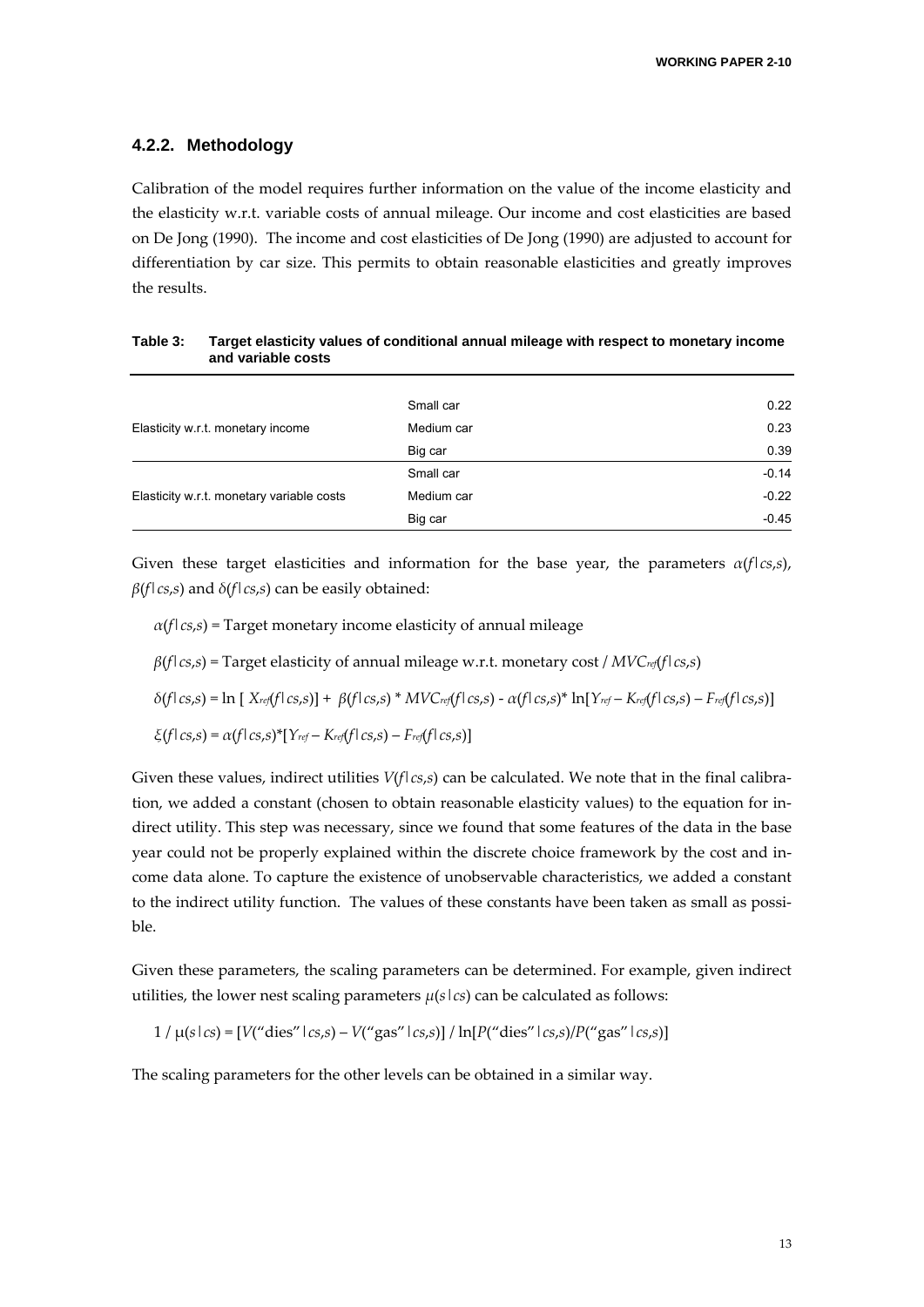#### **4.2.3. Calibrated elasticities**

Table 4 and Table 5 give the calibrated elasticities of conditional annual mileage of newly pur‐ chased cars and of the probabilities of buying the different car types, in both cases w.r.t. monetary variable costs, fixed costs and money income.

The elasticity values of annual mileage w.r.t. to monetary costs and income in Table 4 largely reflect the elasticities chosen in the calibration procedure. Elasticities of mileage w.r.t. fixed costs are significantly smaller, as can be expected since these changes only influence mileage indirectly through changes in money income.

The elasticity values in Table 5 reflect to a large extent the structure of the nested utility function. By choosing this functional form, one imposes certain restrictions on the behavioural reactions that are allowed by the model. For example, the close–to–zero income elasticities of ex‐ penditure shares are a direct result of the homogeneity of the utility function. Similarly, the nesting structure will ensure that reactions of different categories in one nest of the utility function to changes in another nest will be equal. For example, the cross‐price elasticities of medium gasoline and diesel cars w.r.t. to changes in the price of small cars are equal. Reactions of me‐ dium and small car sales to changes in the price of big cars are equal, owing to the separation of big cars on the one hand and small and medium cars on the other hand in the upper nest of the utility function.

The own price elasticity is less pronounced for diesel cars than for gasoline cars, while cross– price elasticities are markedly larger. Small cars are in general less sensitive to changes in the own price than big cars.

To get a better feel for the behavioural impact of a change in car costs, we have performed some additional simulations with the model. Table 6 summarises the impacts of doubling the fixed and generalised variable costs of cars of different sizes. For example, doubling the fixed costs of small cars would reduce their share from 47% to 36% of car sales. As can be expected, such a price change would primarily benefit the sale of medium cars.

Table 7 presents the impacts of doubling the fixed and generalised variable costs of gasoline and diesel cars. Doubling the generalised variable costs of gasoline cars would decrease the share of gasoline cars in sales from 29% to about 0%. For diesel cars the doubling of these costs would bring their share from 70% to 1%. The doubling of the fixed costs of diesel would result in a diesel share of 0% rather than 70%. This means that inside the same size category diesel and gasoline cars are near perfect substitutes.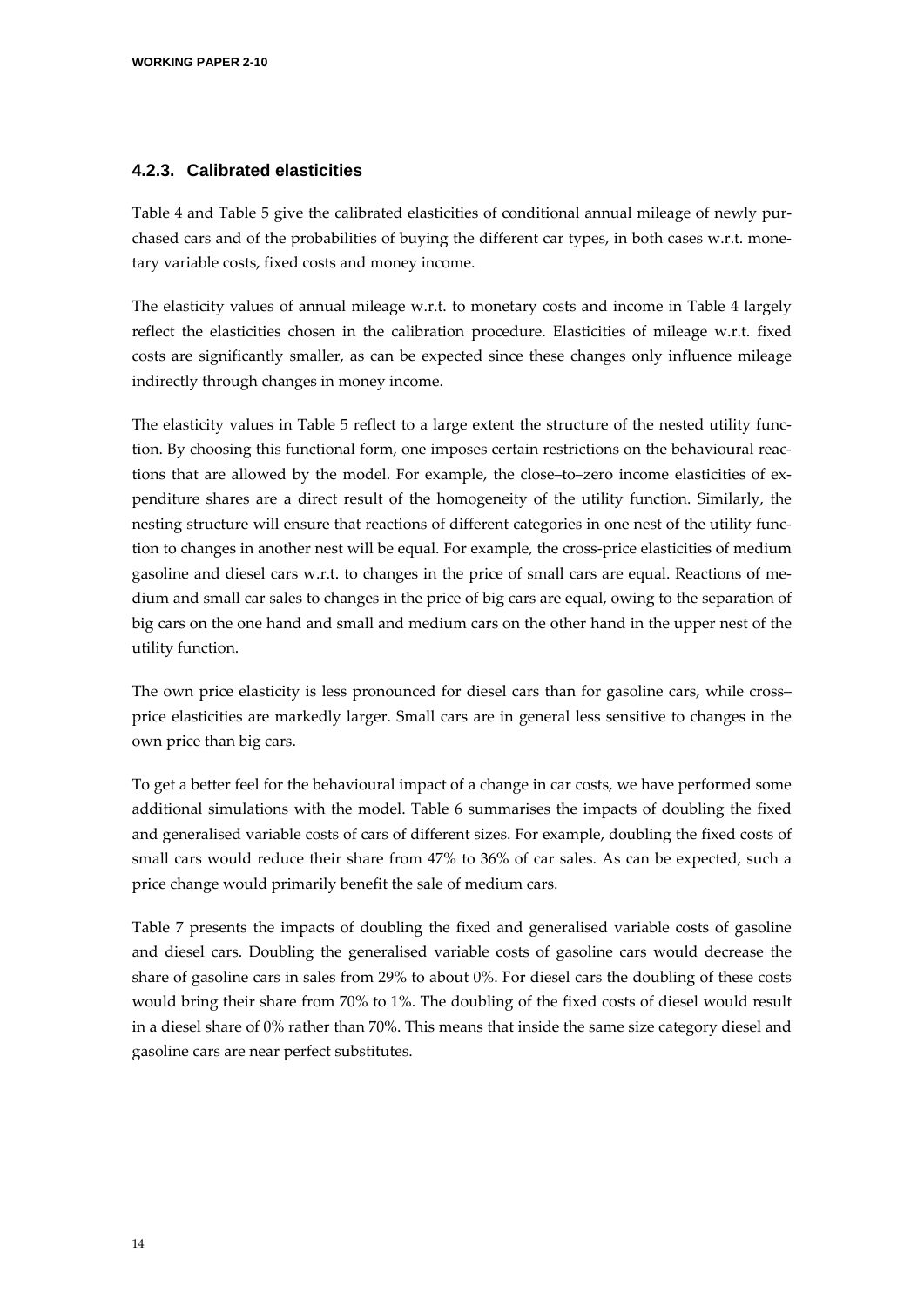|               | Monetary variable costs |                          |                          |                          |               |                          | <b>Fixed costs</b>       |                          |                          |         |               | Mone-                    |                |
|---------------|-------------------------|--------------------------|--------------------------|--------------------------|---------------|--------------------------|--------------------------|--------------------------|--------------------------|---------|---------------|--------------------------|----------------|
|               |                         | Small                    |                          | Medium                   |               | Big                      |                          | Small                    |                          | Medium  |               | Big                      | tary<br>income |
|               | Gaso-<br>line           | Diesel                   | Gaso-<br>line            | Diesel                   | Gaso-<br>line | Diesel                   | Gaso-<br>line            | Diesel                   | Gaso-<br>line            | Diesel  | Gaso-<br>line | Diesel                   |                |
| Small cars    |                         |                          |                          |                          |               |                          |                          |                          |                          |         |               |                          |                |
| Gasoline      | $-0.14$                 |                          |                          |                          |               | $\overline{\phantom{a}}$ | $-0.01$                  |                          |                          |         |               |                          | 0.23           |
| <b>Diesel</b> | -                       | $-0.14$                  |                          |                          |               |                          | $\overline{\phantom{a}}$ | $-0.02$                  | ۰                        |         |               |                          | 0.24           |
| Medium cars   |                         |                          |                          |                          |               |                          |                          |                          |                          |         |               |                          |                |
| Gasoline      |                         | $\overline{\phantom{a}}$ | $-0.22$                  |                          |               |                          |                          | $\overline{\phantom{a}}$ | $-0.03$                  |         |               |                          | 0.25           |
| <b>Diesel</b> |                         |                          | $\overline{\phantom{0}}$ | $-0.22$                  |               |                          |                          |                          | $\overline{\phantom{a}}$ | $-0.03$ |               |                          | 0.26           |
| Big cars      |                         |                          |                          |                          |               |                          |                          |                          |                          |         |               |                          |                |
| Gasoline      |                         |                          |                          | $\overline{\phantom{0}}$ | $-0.45$       |                          | $\overline{a}$           | $\overline{\phantom{a}}$ |                          | -       | $-0.10$       | $\overline{\phantom{a}}$ | 0.49           |
| <b>Diesel</b> |                         |                          |                          |                          | -             | $-0.45$                  | -                        | $\overline{a}$           |                          |         | -             | $-0.09$                  | 0.48           |

#### **Table 4: Calibrated elasticity values for average annual mileage of newly purchased cars**

#### **Table 5: Calibrated elasticity values for car sale probabilities**

|               | Monetary variable costs |         |               |         |               |         | Fixed costs   |         |               |         |                      | Mone-   |                |
|---------------|-------------------------|---------|---------------|---------|---------------|---------|---------------|---------|---------------|---------|----------------------|---------|----------------|
|               |                         | Small   |               | Medium  |               | Big     |               | Small   |               | Medium  |                      | Big     | tary<br>income |
|               | Gaso-<br>line           | Diesel  | Gaso-<br>line | Diesel  | Gaso-<br>line | Diesel  | Gaso-<br>line | Diesel  | Gaso-<br>line |         | Diesel Gaso-<br>line | Diesel  |                |
| Small cars    |                         |         |               |         |               |         |               |         |               |         |                      |         |                |
| Gasoline      | $-3.00$                 | 2.28    | 0.06          | 0.28    | 0.01          | 0.03    | $-2.63$       | 2.66    | 0.06          | 0.30    | 0.01                 | 0.03    | 0.00           |
| <b>Diesel</b> | 2.00                    | $-1.88$ | 0.06          | 0.28    | 0.01          | 0.03    | 1.76          | $-2.19$ | 0.06          | 0.30    | 0.01                 | 0.03    | 0.00           |
| Medium cars   |                         |         |               |         |               |         |               |         |               |         |                      |         |                |
| Gasoline      | 0.10                    | 0.11    | $-17.58$      | 18.59   | 0.01          | 0.03    | 0.09          | 0.13    | -16.37        | 19.55   | 0.01                 | 0.03    | 0.00           |
| Diesel        | 0.10                    | 0.11    | 3.68          | $-4.33$ | 0.01          | 0.03    | 0.09          | 0.13    | 3.43          | $-4.55$ | 0.01                 | 0.03    | 0.00           |
| Big cars      |                         |         |               |         |               |         |               |         |               |         |                      |         |                |
| Gasoline      | 0.07                    | 0.08    | 0.04          | 0.20    | $-16.52$      | 16.38   | 0.06          | 0.09    | 0.04          | 0.21    | $-18.18$             | 17.55   | $-0.01$        |
| <b>Diesel</b> | 0.07                    | 0.08    | 0.04          | 0.20    | 3.44          | $-4.44$ | 0.06          | 0.09    | 0.04          | 0.21    | 3.79                 | $-4.75$ | 0.00           |

#### **Table 6: The impacts of doubling the fixed or variable costs of different car sizes**

|             | Share in<br>reference |        | Generalised variable costs x 2 |        | Fixed costs x 2 |        |        |  |
|-------------|-----------------------|--------|--------------------------------|--------|-----------------|--------|--------|--|
|             | equilibrium           | Small  | Medium                         | Big    | Small           | Medium | Big    |  |
| Small cars  | 47.29%                | 37.27% | 61.72%                         | 48.38% | 36.04%          | 63.76% | 48.64% |  |
| Medium cars | 48.37%                | 57.81% | 33.05%                         | 49.48% | 58.97%          | 30.89% | 49.74% |  |
| Big cars    | 4.34%                 | 4.92%  | 5.24%                          | 2.14%  | 4.99%           | 5.36%  | 1.62%  |  |

#### **Table 7: The impacts of doubling the fixed or variable costs of gasoline and diesel cars**

|               | Share in<br>reference | Generalised variable cost x 2 |        | Fixed cost x 2 |        |  |
|---------------|-----------------------|-------------------------------|--------|----------------|--------|--|
|               | equilibrium           | Gasoline                      | Diesel | Gasoline       | Diesel |  |
| Gasoline cars | 29.26%                | 0.30%                         | 98.70% | 0.39%          | 99.52% |  |
| Diesel cars   | 70.74%                | 99.70%                        | 1.30%  | 99.61%         | 0.48%  |  |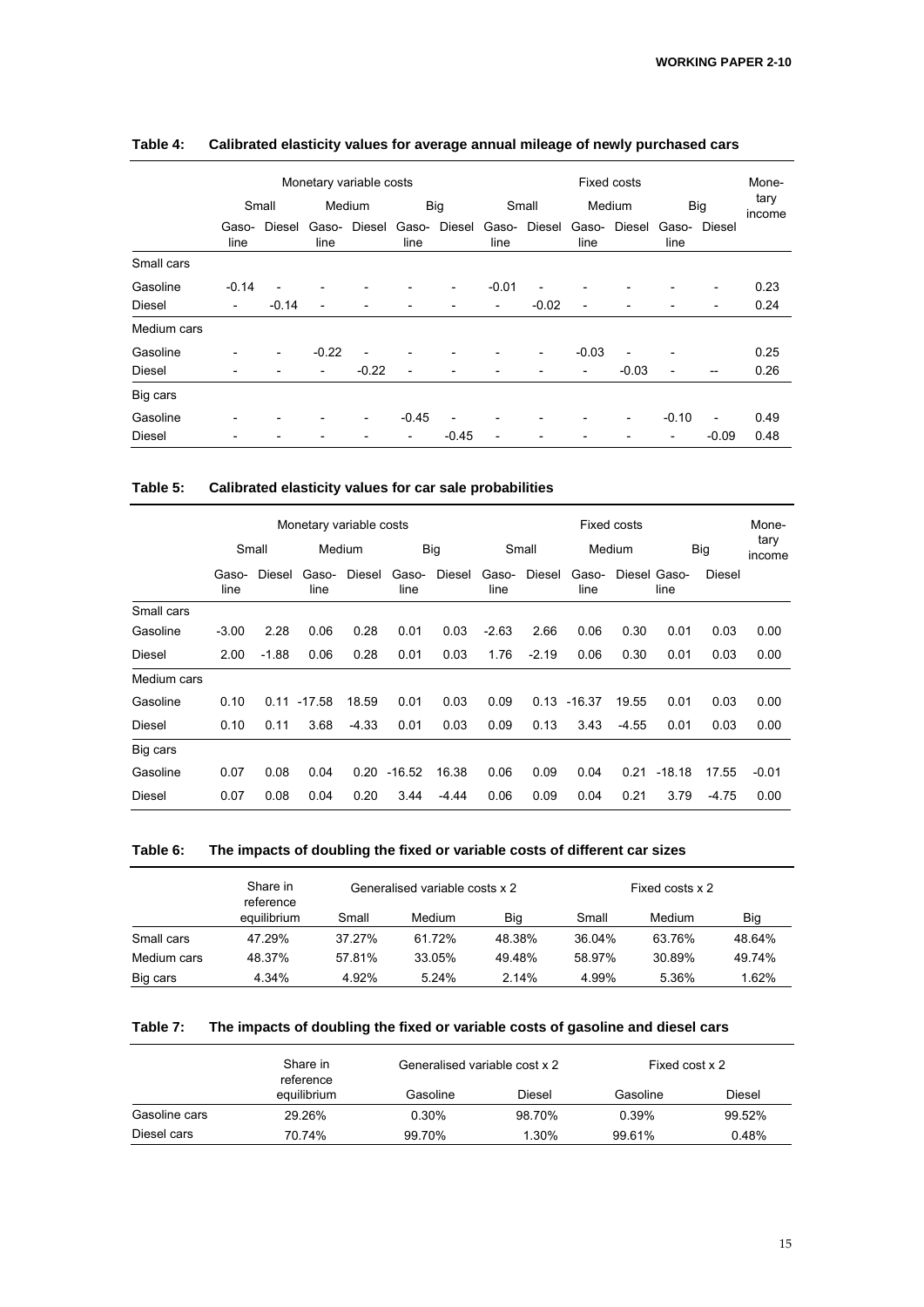### **5. Output of the car stock module**

For each year of the simulation, the vehicle stock module provides the composition of new vehicle sales and calculates average cost data.

As described above, new vehicle sales are calculated each year by comparing the total desired vehicle stock (defined as total vehicle km divided by average annual mileage of the previous year) to the remaining vehicle stock of the previous year after scrappage.

Sales of new cars are then divided among gasoline and diesel cars of different sizes according to the above demand system. A final step calculates the share of LPG, CNG and hybrid gasoline and diesel cars using exogenously defined shares.

For all road vehicle types the vehicle stock module provides outputs on three classes of monetary costs which serve as an input of the Modal and Time Choice module of the next year. It concerns weighted averages, where the weights are the shares of each fuel, size and Euro category in total mileage driven.

The cost categories are:

- Taxes paid per vkm (including all taxes: indirect taxes, excises and fixed taxes)
- Fuel costs per vkm (Fuel expenditure including excises and taxes)
- Total monetary costs per vkm (All monetary costs fixed and variable including taxes)

In addition, the vehicle stock module determines the annual mileage of the newly bought cars. This is combined with the annual mileage of the older cars, to determine the average annual car mileage. This is used in the next period to determine the total desired car stock (by dividing the number of car vkm by the average annual car mileage).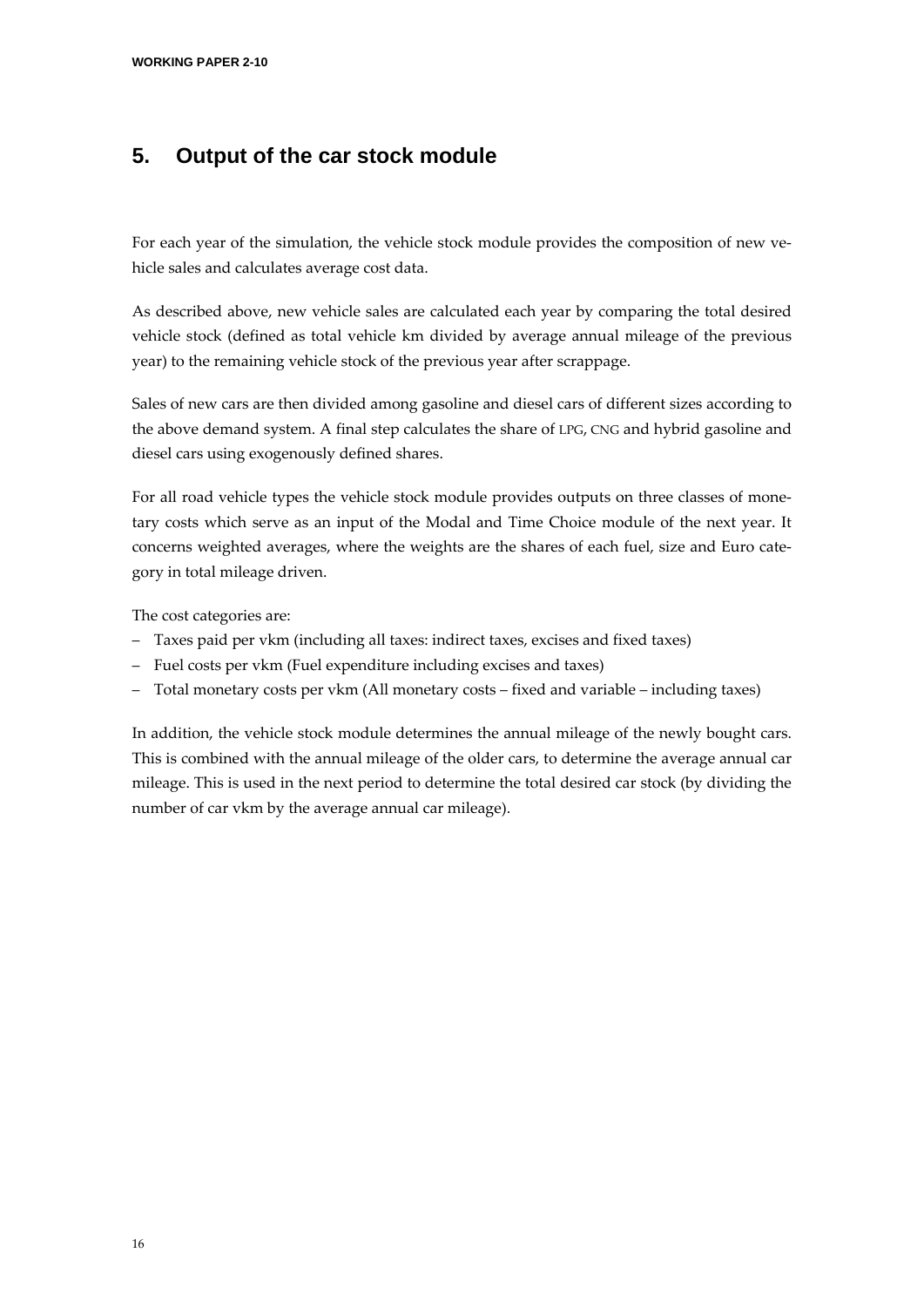### **6. Links of the car stock module with the other modules**

Table 8 and Table 9 summarise the links between the car stock module and the other PLANET modules.

#### **Table 8: Input in the car stock module of year** *t* **from the other PLANET modules**

|                                       | Input from            | Year |
|---------------------------------------|-----------------------|------|
| Total vehicle km of cars, LDV and HDV | Modal and time choice |      |
| Generalised income per capita         | Macro                 |      |
| Taxes on the various car types        | Policy                |      |
| Average annual mileage of cars        | Vehicle stock         | t-1  |

#### **Table 9: Output of the car stock module of year** *t* **to the other PLANET modules**

|                                                            | Output to             | Year  |
|------------------------------------------------------------|-----------------------|-------|
| Average emission factors per road transport mode           | Welfare               | $t+1$ |
| Average monetary costs, fuel costs and taxes per road mode | Modal and time choice | $t+1$ |